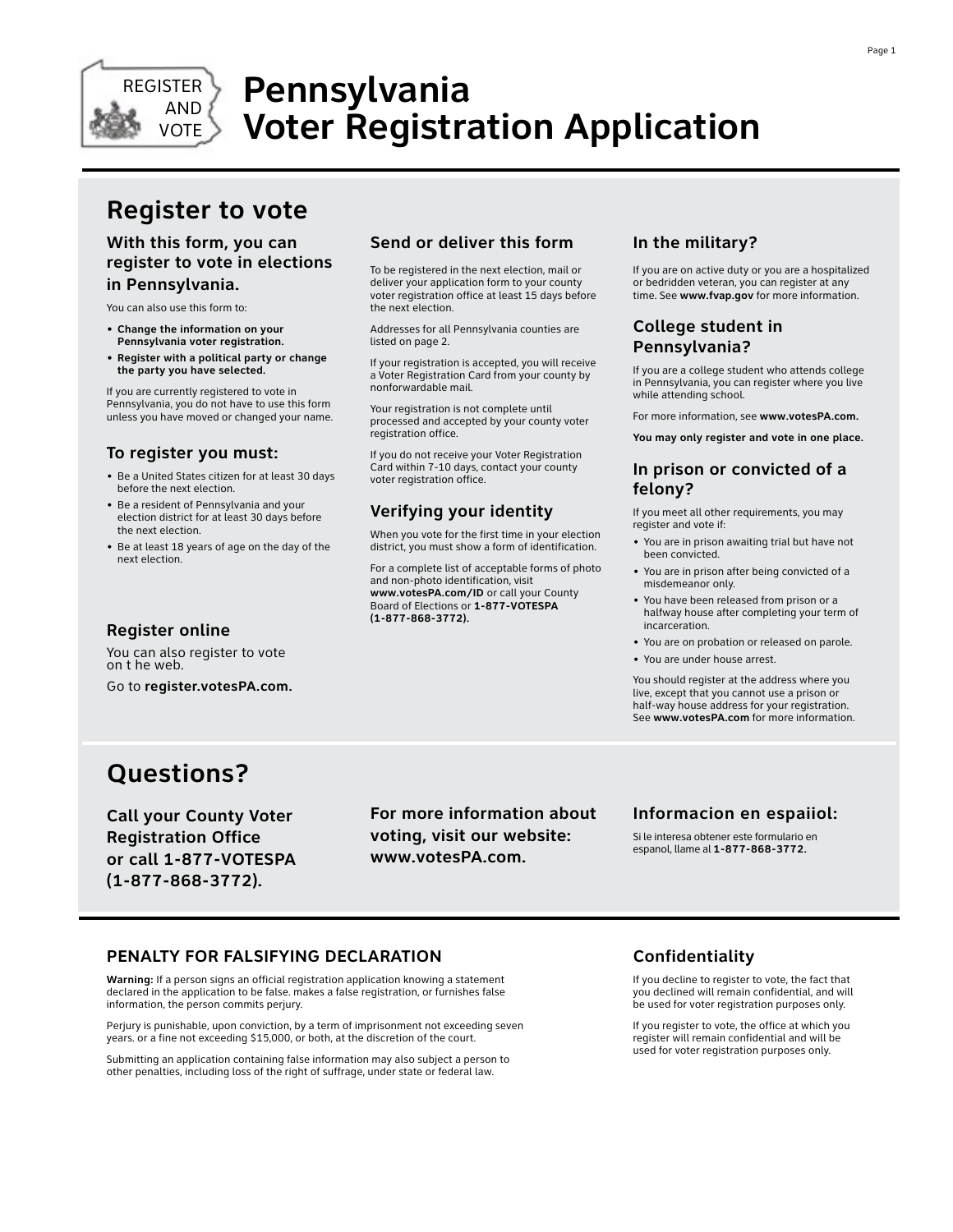### **County Voter Registration Office addresses**

Mail or deliver your voter registration application to the office in your county.

**Adams** 117 Baltimore St Rm 106 Gettysburg PA 17325 (717) 337-9832

**Allegheny** 542 Forbes Ave Ste 609 Pittsburgh PA 15219-2913 (412) 350-4500

**Armstrong** Administration Bldg 450 E Market St Ste 207 Kittanning PA 16201 (724) 548-3222

**Beaver** 810 Third St Beaver PA 15009 (724) 770-4440

**Bedford** 200 S Juliana St 3rd Fl Ste 301 Bedford PA 15522 (814) 623-4807

**Berks** 633 Court St 1st Fl Reading PA 19601 (610) 478-6490

**Blair** 423 Allegheny St Ste 043 Hollidaysburg PA 16648-2022 (814) 693-3150

**Bradford** 6 Court St Ste 2 Towanda PA 18848 (570) 265-1717

**Bucks** 55 E Court St Doylestown PA 18901-4318 (215) 348-6163

**Butler** PO Box 1208 Butler PA 16003 (724) 284-5308

**Cambria** 200 S Center St Ebensburg PA 15931 (814) 472-1464

**Cameron** 20 E Fifth St Emporium PA 15834-1469 (814) 486-9321

**Carbon** 76 Susquehanna St PO Box 170 Jim Thorpe PA 18229-0170 (570) 325-4801

**Centre** 420 Holmes St Willowbank Office Bldg Bellefonte PA 16823-1486 (814) 355-6703

**Chester** 601 Westtown Rd Ste 150 PO Box 2747 West Chester PA 19380-0990 (610) 344-6410

**Clarion** Administrative Building 330 Main St Rm 104 Clarion PA 16214 (814) 226-4000 Ext 2006

**Clearfield** 212 E Locust St Ste 106 Clearfield PA 16830 (814) 765-2642 ext 5053

**Clinton** 2 Piper Way Ste 309 Lock Haven PA 17745 (570) 893-4019

**Columbia** PO Box 380 Bloomsburg PA 17815-0380 (570) 389-5640

**Crawford** 903 Diamond Park Meadville PA 16335 (814) 333-7307

**Cumberland**  1601 Ritner Highway Ste 201 Carlisle PA 17013 (717) 240-6385

**Dauphin** PO Box 1295 Harrisburg PA 17108-1295 (717) 780-6360

**Delaware** Govt Center Bldg 201 W Front St Media PA 19063-2728 (610) 891-4659

**Elk** 300 Center St PO Box 448 Ridgway PA 15853-0448 (814)776-5337

**Erie** 140 W 6th St Rm 112 Erie PA 16501 (814) 451-6017

**Fayette** 22 E Main St Public Service Bldg Uniontown PA 15401 (724) 430-1289

**Forest** 526 Elm St Box 3 Tionesta PA 16353 (814) 755-3537

**Franklin**  157 Lincoln Way East Chambersburg PA 17201- 2211 (717) 261-3886

**Fulton** 116 W Market St

Ste 205 McConnellsburg PA 17233 (717) 485-6872

**Greene** 93 E High St Rm 102 Waynesburg PA 15370 (724) 852-5230

**Huntingdon** Bailey Building 233 Penn St Huntingdon PA 16652-1486 (814) 643-3091 Ext 205

**Indiana** 825 Philadelphia St Indiana PA 15701-3934 (724) 465-3852

**Jefferson** 155 Main St Jefferson Place Brookville PA 15825-1269 (814) 849-1693

**Juniata** 1 N Main St PO Box 68 Mifflintown PA 17059 (717) 436-7706

**Lackawanna** 123 Wyoming Ave 2nd Floor Scranton PA 18503 (570) 963-6737

**Lancaster** 150 N Queen St Ste 117 Lancaster PA 17603-3562 (717) 299-8293

**Lawrence** 430 Court St New Castle PA 16101 (724) 656-2161

**Lebanon** 400 S 8th St Municipal Bldg Rm 209 Lebanon PA 17042 (717) 228-4428

**Lehigh** 17 S 7th St Allentown PA 18101-2401 (610) 782-3194

**Luzerne** 20 N Pennsylvania Ave Ste 207 Wilkes-Barre PA 18701 (570) 825-1715

**Lycoming** 48 W Third St Williamsport PA 17701-9536 (570) 327-2267

**McKean** 500 W Main St Smethport PA 16749 (814) 887-3203

**Mercer** 5 Courthouse Mercer PA 16137-1227 (724) 662-7542

**Mifflin**

20 N Wayne St Lewistown PA 17044 (717) 248-6571

**Monroe** One Quaker Plaza Rm 105 Stroudsburg PA 18360 (570) 517-3165

**Montgomery** Voter Services PO Box 311 Norristown PA 19404-0311 (610) 278-3280

**Montour** 253 Mill St Danville PA 17821 (570) 271-3002

**Northampton** Elections Division 669 Washington St Easton PA 18042 (610) 829-6260

**Northumberland** 320 N 2nd St Ste 1 Sunbury PA 17801 (570) 988-4208

**Perry** PO Box 37 New Bloomfield PA 17068 (717) 582-2131 ext 4110

**Philadelphia** 520 N Columbus Blvd Philadelphia PA 19123-4295 (215) 686-1590

**Pike** 506 Broad St Milford PA 18337 (570) 296-3427

**Potter** 1 N Main St Ste 204 Coudersport PA 16915 (814) 274-8467

**Schuylkill** 420 N Centre St Pottsville PA 17901 (570) 628-1467

**Snyder** PO Box 217 Middleburg PA 17842-0217 (570) 837-4207

**Somerset** 300 N Center Ave Ste 340 Somerset PA 15501 (814) 445-1549

**Sullivan** 245 Muncy St PO Box 157 Laporte PA 18626 (570) 946-5201 ext 7

**Susquehanna** PO Box 218 31 Lake Ave Montrose PA 18801 (570) 278-6697

**Tioga**

118 Main St Wellsboro PA 16901 (570) 723-8230

**Union** 155 N 15th St Lewisburg PA 17837-8822 (570) 524-8681

**Venango** 1174 Elk St PO Box 831 Franklin PA 16323-0831 (814) 432-9514

**Warren** 204 4th Ave Warren PA 16365 (814) 728-3406

**Washington** 100 W Beau St Rm 206 Washington PA 15301 (724) 228-6750

**Wayne** 925 Court St Honesdale PA 18431 (570) 253-5978

**Westmoreland**  2 N Main St Ste 109 Greensburg PA 15601 (724) 830-3150

**Wyoming** 1 Courthouse Sq Tunkhannock PA 18657 (570) 996-2226

**York** 28 E Market St York PA 17401-1579 (717) 771-9604

For a listing of available email addresses, go to **www.votesPA.com/county**.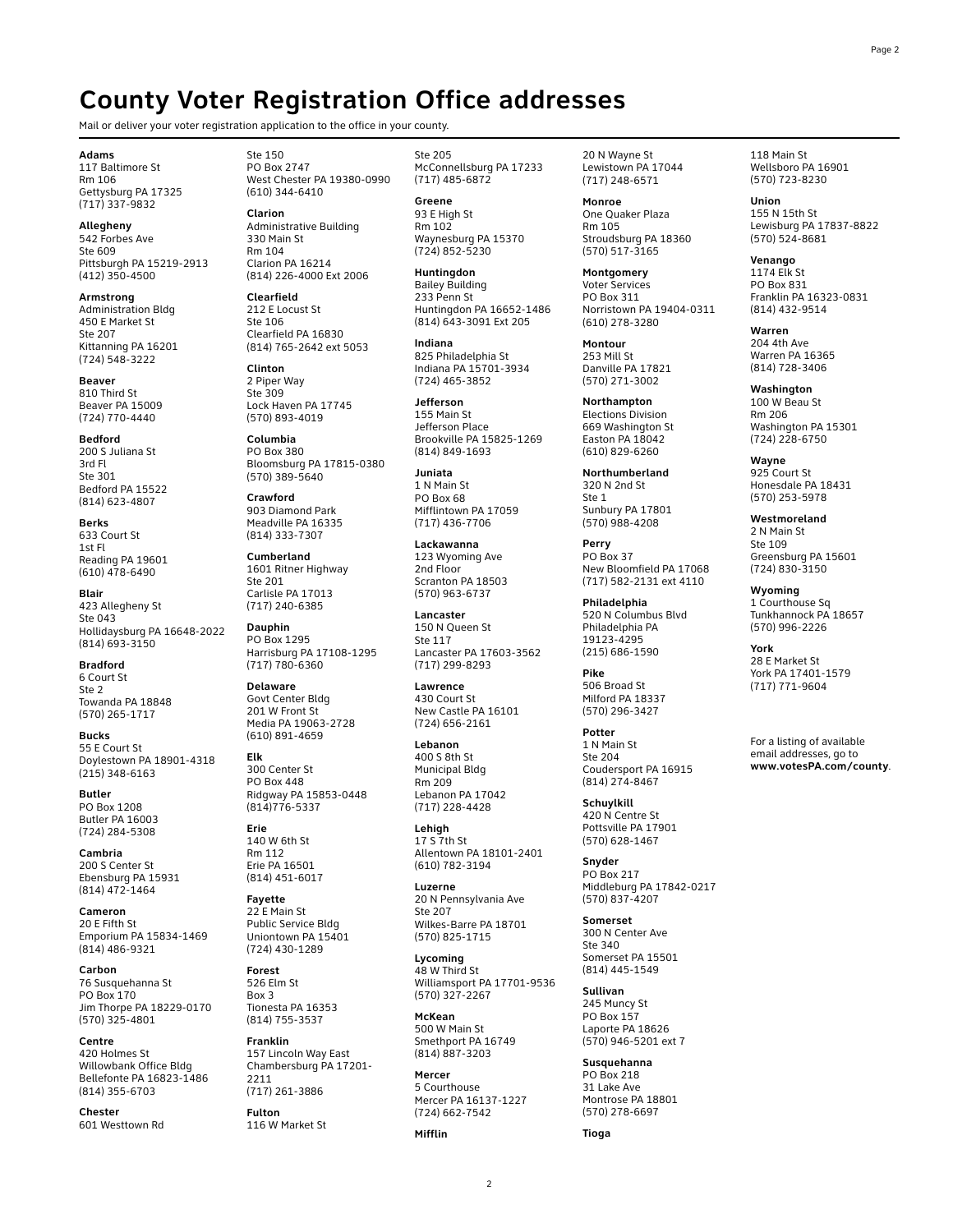# **Pennsylvania Voter Registration Application** May black ink

| $\sim$ | ۰.<br>× |
|--------|---------|
|        |         |

| Print your name                                                                                                                                                                               | $\mathbf{1}$   | Last name<br>First name                                                                                                                                                                                                                                                                                                                                                                                                                                                                                                                                                                                           | $\square$ Sr<br>Oii Oiii Oiv<br>□Jr<br>Middle name or initial |  |
|-----------------------------------------------------------------------------------------------------------------------------------------------------------------------------------------------|----------------|-------------------------------------------------------------------------------------------------------------------------------------------------------------------------------------------------------------------------------------------------------------------------------------------------------------------------------------------------------------------------------------------------------------------------------------------------------------------------------------------------------------------------------------------------------------------------------------------------------------------|---------------------------------------------------------------|--|
| <b>Eligibility</b><br>If you answer "No" to<br>either question, you cannot<br>register to vote.                                                                                               | $\overline{2}$ | $\Box$ Yes<br>$\Box$ No.<br>Are you a citizen of the U.S.?<br>Will you be 18 years or older<br>$\Box$ Yes<br>$\Box$ No.<br>on or before election day?                                                                                                                                                                                                                                                                                                                                                                                                                                                             |                                                               |  |
| Reason                                                                                                                                                                                        | 3              | $\Box$ New registration<br>$\Box$ Change of name<br>$\Box$ Change of address<br>$\Box$ Change of party<br>$\Box$ Federal or State employee registering in county of last residence                                                                                                                                                                                                                                                                                                                                                                                                                                |                                                               |  |
| About you<br>Phone and email are optional<br>and used if information is<br>missing on this form.                                                                                              | $\overline{4}$ | <b>Birth date</b><br>Phone                                                                                                                                                                                                                                                                                                                                                                                                                                                                                                                                                                                        | $Sex$ $\Box$ M $\Box$ F<br>Race (optional)<br>Email           |  |
| <b>Your address</b><br>If you do not have a street<br>address or a permanent<br>residence, or are a student,<br>see the instructions.                                                         | 5              | Address (not P.O. Box)<br>City/Town<br><b>PA</b><br>State<br>Municipality<br>County<br>$\Box$ I do not have a street address or permanent residence (use map on back)                                                                                                                                                                                                                                                                                                                                                                                                                                             | Apt. number<br><b>Zip Code</b>                                |  |
| The address where<br>you receive mail                                                                                                                                                         | 6              | $\Box$ Same as above<br><b>Address or P.O. Box</b><br>City/Town<br><b>State</b>                                                                                                                                                                                                                                                                                                                                                                                                                                                                                                                                   | <b>Zip Code</b>                                               |  |
| <b>Identification</b><br>If you have a Penn DOT number,<br>you must use it. If not, please provide<br>the last four digits of your Social<br>Security number.<br>See Verifying your identity. | $\overline{7}$ | PA driver's license or PennDOT ID card number<br>Last four digits of your Social Security number<br>$XXX - XX -$<br>$\Box$ I do not have a PA driver's license or a PennDOT ID card or a Social Security number.                                                                                                                                                                                                                                                                                                                                                                                                  |                                                               |  |
| Political party<br>To vote in a primary, you<br>must register with either the<br>Democratic or Republican party.                                                                              | 8              | $\square$ Democratic<br>$\Box$ Green<br>$\Box$ Libertarian<br>$\Box$ None (No Affiliation)<br>$\Box$ Republican<br>$\Box$ Other $\_$                                                                                                                                                                                                                                                                                                                                                                                                                                                                              |                                                               |  |
| <b>Voting assistance</b>                                                                                                                                                                      | 9              | $\Box$ I require help to vote. I need this kind of assistance:<br>$\Box$ I require language help. My preferred language is:                                                                                                                                                                                                                                                                                                                                                                                                                                                                                       |                                                               |  |
| If your name<br>or address has<br>changed<br>Skip if this is the first time you<br>are registering to vote.                                                                                   | 10             | Name on previous registration<br>Full previous address and county<br>PA Voter No. (if available)<br><b>Transfer Permanent Ballot Request</b><br>$\Box$ I am on the annual ballot request list to automatically receive mail-in or absentee ballot applications<br>each year, I am registering in another county in PA, and I would like to remain on the annual ballot re-<br>quest list at my new address.                                                                                                                                                                                                       | Year                                                          |  |
| <b>D</b> Declaration                                                                                                                                                                          | 11             | I declare that:<br>. I am a United States citizen and will have been a citizen for at<br>least 30 days on the day of the next election.<br>. I will be at least 18 years old on the day of the next election.<br>. I will have lived at the same address in Section 5 for at least<br>30 days before the election.<br>. I am legally qualified to vote.<br>I affirm that this information is true. I understand that this<br>declaration is the same as an affidavit, and, if this information<br>is not true, I can be convicted of perjury, and fined up to<br>\$15,000, jailed for up to seven years, or both. | Signature or mark<br><b>Print name</b><br>Today's date        |  |
| Help with this form<br>Fill in if someone helped you<br>with this form or witnessed you<br>make a mark for your signature.                                                                    | 12             | Name of assistant<br><b>Address</b><br>Signature of assistant<br>Phone                                                                                                                                                                                                                                                                                                                                                                                                                                                                                                                                            |                                                               |  |